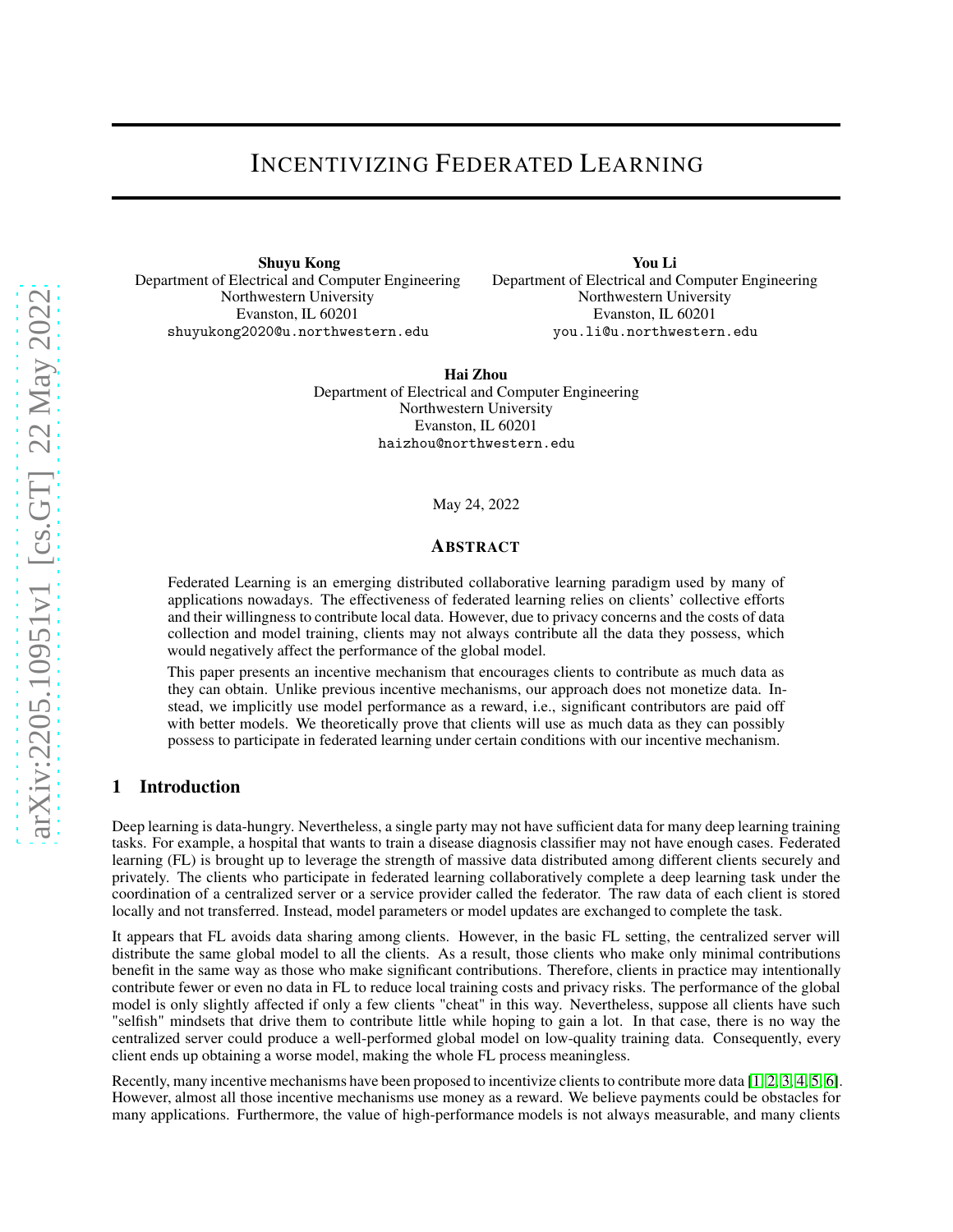participate in seek of a model instead of money. For those clients, it is hard to compensate for losses on model performance with money.

This paper proposes a non-monetary incentive mechanism that uses model performance as a reward. In our mechanism, the server will evaluate the performance of every client's uploaded model in each round and distribute different models to clients based on the evaluation results. With the assumption that clients who contribute better quality data will upload a better local model, the objective of our incentive mechanism is to reward significant contributors with better aggregated models. We prove that our approach satisfies the baseline incentive requirements and can drive clients to contribute the maximum amount of data under certain conditions.

# 2 Related Work

## 2.1 Incentive Mechanisms in Federated Learning

Recently, various techniques including Stackelberg game, auction, contract, Shapley value, blockchain and reinforcement learning, have been adopted as the incentive mechanisms for federated learning. Stackelberg game [\[1,](#page-6-0) [2,](#page-6-1) [3\]](#page-6-2), auction [\[4,](#page-6-3) [5,](#page-6-4) [6\]](#page-6-5), and contract [\[7,](#page-6-6) [8\]](#page-6-7) are mainly employed for node selection and payment allocation, while Shapley value [\[9,](#page-7-0) [10\]](#page-7-1) is used for contribution measurement. Both blockchain [\[11\]](#page-7-2) and reinforcement learning [\[5,](#page-6-4) [12\]](#page-7-3) are auxiliary techniques to improve performance and robustness.

## 2.2 Fairness in Federated Learning

Fairness for federated learning is another close topic to our research. Li [\[13\]](#page-7-4) proposes q-FFL, a novel optimization objective that addresses fairness issues in federated learning. Inspired by fair resource allocation for wireless networks, q-FFL minimizes an aggregate reweighted loss parameterized by q, such that the devices with higher loss are given higher relative weight. Authors claim that q-FFL maintains the same overall average accuracy while ensuring a more fair and uniform service quality across the network. Agnostic Federated Learning [\[14\]](#page-7-5) is proposed to resolve the trade-off between performance and fairness [\[15\]](#page-7-6).

Those approaches allocate appropriate weights in aggregating client models to simultaneously achieve fairness and performance. Hence, they still lie in the vanilla federated learning category and do not necessarily encourage clients to provide more data. Compared with these studies, our work takes one step further in the sense that we achieve fairness in learning and leverage fairness to incentivize all the clients to contribute as much data as they possess.

## 2.3 Privacy Threat in Federated Learning

Several earlier studies demonstrate that attackers could leverage the model information uploaded by clients, e.g., gradient, to infer private data [\[16,](#page-7-7) [17\]](#page-7-8). This imposes a privacy threat on those clients whose data is confidential. As a result, clients may not fully commit to contributing all their data. This phenomenon has motivated us to develop our incentive mechanism.

## 2.4 Personalization of Federated Learning

While vanilla federated learning aims to train a single global model across decentralized local datasets, a monolithic model may not fit all clients. Federated personalization allows a client to obtain a more potent model per the client's specific objective. Rather than averaging with constant weights for the entire federation, optimal weighted model combinations are computed for each client after figuring out how much it can benefit from every other client's model.

Personalization in FL shares a similar methodology with our incentive mechanism - different clients are distributed with different models - but with distinct objectives. Typical personalization aims to adapt models to the client's data distribution to obtain a well-performing model on its data of interest. On the other hand, our incentive mechanism attempts to use performance discrepancy to encourage clients to contribute more data. Recent personalization work [\[18,](#page-7-9) [19\]](#page-7-10) introduces an attention-inducing function to facilitate collaborations between similar clients. In contrast, our approach uses weighted aggregation to ensure that models with similar performance can access similar data, thus achieving our objective.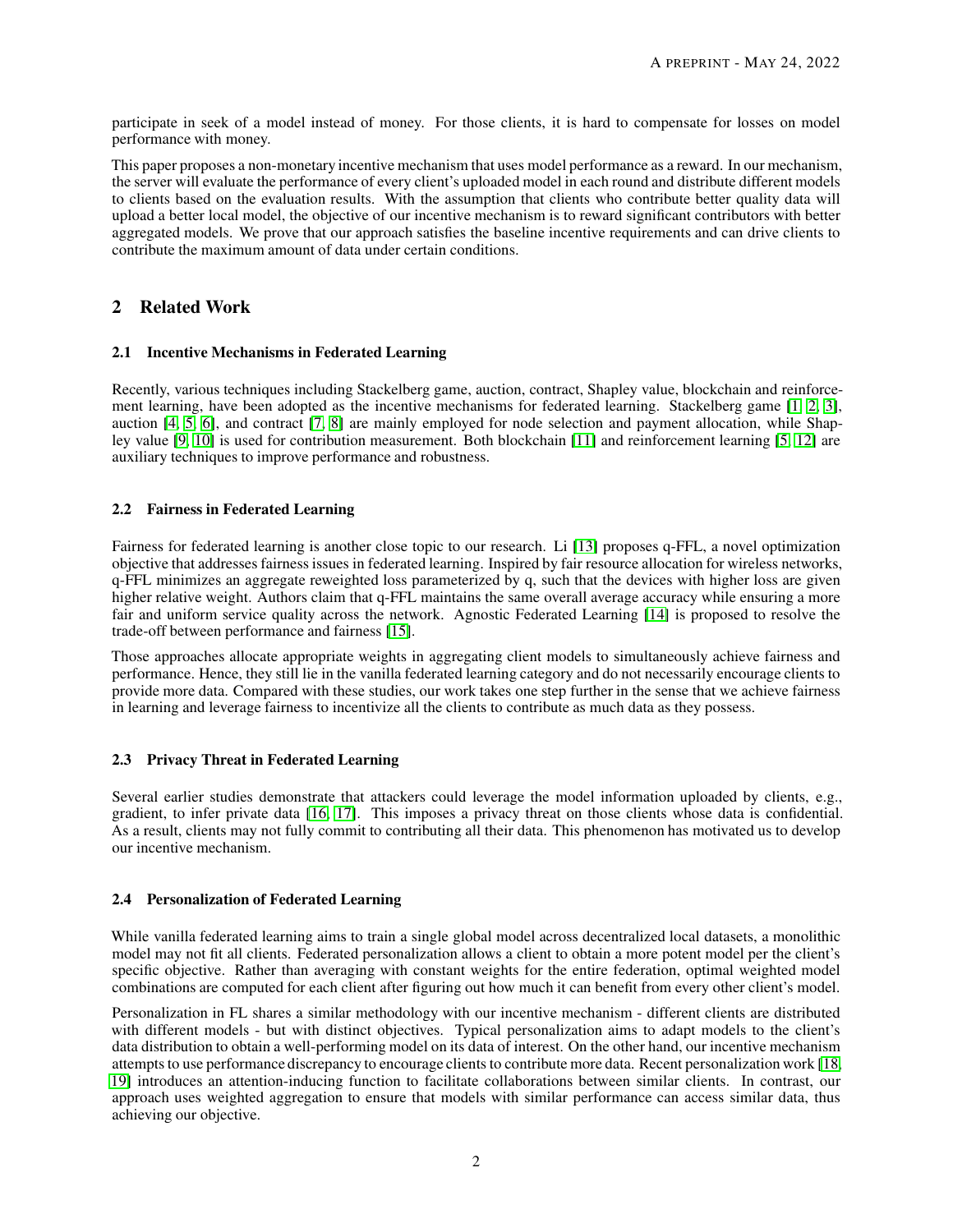## 3 Background and Problem Formulation

#### 3.1 Background

Federated learning is a clever way of utilizing disjointed data and computational resources to train machine learning models. We refer to the set of all clients as C.  $\mathcal{D}_k$  denotes the local dataset of client  $\mathcal{C}_k \in \mathcal{C}$ , which consists of  $|\mathcal{D}_k|$  samples.  $\mathcal{D} = \bigcup_{k \in 1 \cdots |\mathcal{C}|} \mathcal{D}_k$  represents the full training set.  $\mathcal{L}(w, \mathcal{D}_k) = \frac{1}{|\mathcal{D}_k|} \sum_{z \in \mathcal{D}_k} \mathcal{L}(w, z)$  denotes the empirical loss over model w and  $\mathcal{D}_k$ . In the t-th round of federated learning, the optimization problem is formulated as minimizing the empirical loss over all the training examples of the clients  $C_t$  who participate in that round:

$$
\min_{w \in \mathbb{R}_p} \mathcal{L}(w, \mathcal{D}) = \sum_{k \in \mathcal{C}_t} \frac{|\mathcal{D}_k|}{N(\mathcal{C}_t)} \mathcal{L}(w, \mathcal{D}_k)
$$
\n(1)

where  $N(\mathcal{C}_t)$  represents the total number of samples belonging to the clients in  $\mathcal{C}_t$ . In other words, the global loss function  $\mathcal{L}(w, \mathcal{D})$  is the weighted average of local functions  $\mathcal{L}(w, \mathcal{D}_k)$  and the weights are proportional to the sizes of the local datasets. We adopt a widely used standard FL algorithm, federated averaging (FedAvg) [\[20\]](#page-7-11), to solve the optimization problem. FedAvg is the basic building block of our algorithm and it executes as the following. In the initial stage, the centralized server randomly initializes a global model  $w_0$ . Then the training process orchestrates alternated local and global updates and communications between the server and the clients in every round  $t \in 1 \cdots T$ . Specifically, each client performs local training for a few epochs during each round. Afterward, the local models are uploaded online so that the server can perform federated aggregation to generate a single global model. Subsequently, the server distributes the global model to the clients and proceeds to the next round. The training, uploading and distributing processes are repeated until the global model converges.

Formally speaking, during the  $i$ -th training epoch of the  $t$ -th round, each client updates its local model through gradient descent:

$$
w_{t,i}^k = w_{t,i-1}^k - \eta \nabla \mathcal{L}(w_{t,i-1}^k, \mathcal{D}_k),\tag{2}
$$

and at the end of the t-th round, the server performs federated aggregation to compute the weighted or unweighted average of selected client models:

$$
w_t \leftarrow \sum_{k \in \mathcal{C}_t} \frac{|\mathcal{D}_k|}{N(\mathcal{C}_t)} w_{t,m}^k.
$$

The above weighted aggregation assumes that the information of the local data is known, which might be unrealistic in practice. On the contrary, unweighted aggregation is performed when such information is unknown:

$$
w_t \leftarrow \sum_{k \in \mathcal{C}_t} w_{t,m}^k. \tag{4}
$$

Please refer to Table [1](#page-7-12) for a list of notations used in this paper.

The effectiveness of vanilla federated learning relies on clients' collective efforts and their willingness to contribute local data. However, we believe the unselfish assumption is unrealistic when considering the moral hazard. In reality, every client could contribute very little data or even upload a fraudulent model when participating in federated learning. Once it receives the global model, it fine-tunes that model with all the local data. In this way, the client could get almost all the benefits while devoting the least amount of data. Federated learning will be downgraded to individual learning if most clients take this strategy.

## 3.2 Problem Formulation

It is paramount to develop an incentive mechanism to avoid such a scenario. To address the incentive problem, we first derive the utility function with respect to a client's local data contribution. In the vanilla FL framework, it is assumed that all clients will always contribute all local data. Therefore, a client's utility is only related to the performance of the final model distributed by the centralized server, i.e.,  $u_i = \gamma p(d_i)$ . As already discussed, this is usually not the case. In contrast, our framework assumes that every client has a goal to maximize its utility by choosing the proper amount of data they would collect or devote when participating in federated learning. Hence, along with the model performance,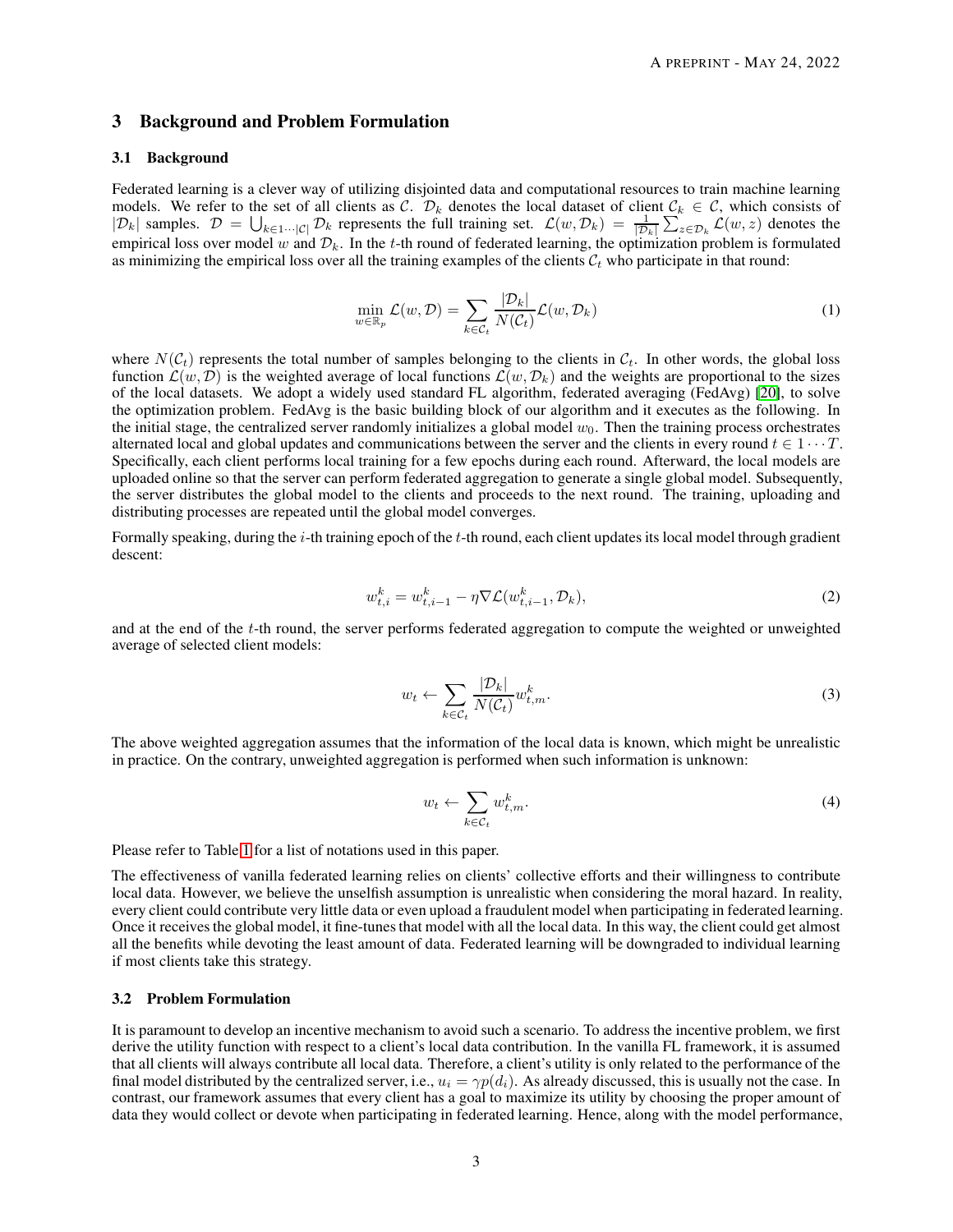we add another term to the client's utility function. This term evaluates the cost of a client's participation, including the efforts of data collection and the consumption of computational resources on local training.

$$
u_i = \gamma p(d_i, D_{\overline{i}}) - \alpha c(d_i). \tag{5}
$$

Here,  $d_i$  represents the local data possessed and contributed by  $\mathcal{C}_i$  and  $D_{\overline{i}}$  represents data possessed by all the remaining clients and is available to  $C_i$ . Accordingly,  $p_i = p(d_i, D_i)$  denotes the performance of the model sent to client i while  $c_i = c(d_i)$  denotes the client's participation cost. We can then formulate the data contribution decision problem as a utility maximization problem:

Problem 1 (Utility Maximization for Federated Learning). *Design an incentive mechanism and corresponding utility functions that encourages all clients to contribute as much data they can possibly obtain:*

$$
\forall i: \underset{d_i}{\text{argmax}} \, u_i(d_i) = d_i^t. \tag{6}
$$

In our setting, rewards are not monetized but reflected by the quality of the models the server sends back to clients. We do not require clients to report their training data sizes honestly. Otherwise, the problem becomes trivial as the server can easily compute the contribution levels, based on which the centralized server rewards the significant contributors.

To facilitate our design, we make the following reasonable *Assumptions*:

- <span id="page-3-1"></span>I. We assume a maximum threshold,  $d_i^t$ , of the amount of data the client i can obtain.
- II. We assume that model quality is completely determined by data quality for a specific FL training task. For simplicity, we further assume that data quality is solely decided by the amount of data used in training. We let a fixed degeneration factor,  $\gamma$ , on the model quality for federated aggregation, compared with the case that a single learner can utilize all data in D.
- <span id="page-3-0"></span>III. We assume the centralized server has a validation dataset so that it can approximately evaluate a local model's performance on D.
- <span id="page-3-3"></span>IV.  $p(d_i)$  is concave because the marginal performance gain decreases with respect to the amount of data used for training when the dataset is sufficiently large. On the other hand,  $c(d_i)$  is convex because the marginal cost to obtain new data increases when the dataset is already sufficiently large.

## 4 The Incentivized Federated Learning Algorithm

Our main idea is to reward a client who makes a more significant contribution with a higher performance model, aggregated from a broader range of other clients' models. More specifically, the centralized server ranks models uploaded by all clients based on their performances. Then a client's model will be aggregated with those models with lower rankings and then sent back to the client. Formally, the aggregation process can be stated as:

$$
w_t^k \leftarrow \sum_{j=1}^{r(k)} w_{t,m}^j,\tag{7}
$$

where  $r(k)$  represents the position of client k after ranking. Note that there is no global model since every client will be distributed a different model based on the performance of its own model.

Our proposed incentivized federated learning framework is illustrated by Algorithm [1.](#page-4-0) Essentially, we ensure that  $p(d_i, D_{\overline{i}})$  is depending on both  $d_i$  and  $D_{\overline{i}}$ , while  $d_i$  can also impact  $D_{\overline{i}}$ . To realize this effect, we assume the centralized server has access to a small validation dataset that follows the global data distribution (Assumption [III\)](#page-3-0). The centralized server can evaluate model performance on this dataset and determine the aggregation strategy for each client. Our purpose is to make sure that a high-performance model is likely to be aggregated with models trained from a larger total amount of data. In other words, we ensure that  $D_{\overline{i}}$  increases as  $d_i$  increases. According to Assumption [II,](#page-3-1) a model's performance is correlated to the size of its training dataset. We model the relation between  $D_{\overline{i}}$  and  $d_i$  as a function  $D_{others}(d_i)$ . As a result, a client who contributes a better model will receive a better resultant model from the server with high probability.

Hence, for vanilla FL, the derivative of the utility function with respect to the amount of training data is:

<span id="page-3-2"></span>
$$
\frac{\partial u_i}{\partial d_i} = \left(\gamma \frac{\partial p_i}{\partial (d_i + D_{\overline{i}})} - \alpha \frac{\partial c_i}{\partial d_i}\right).
$$
\n(8)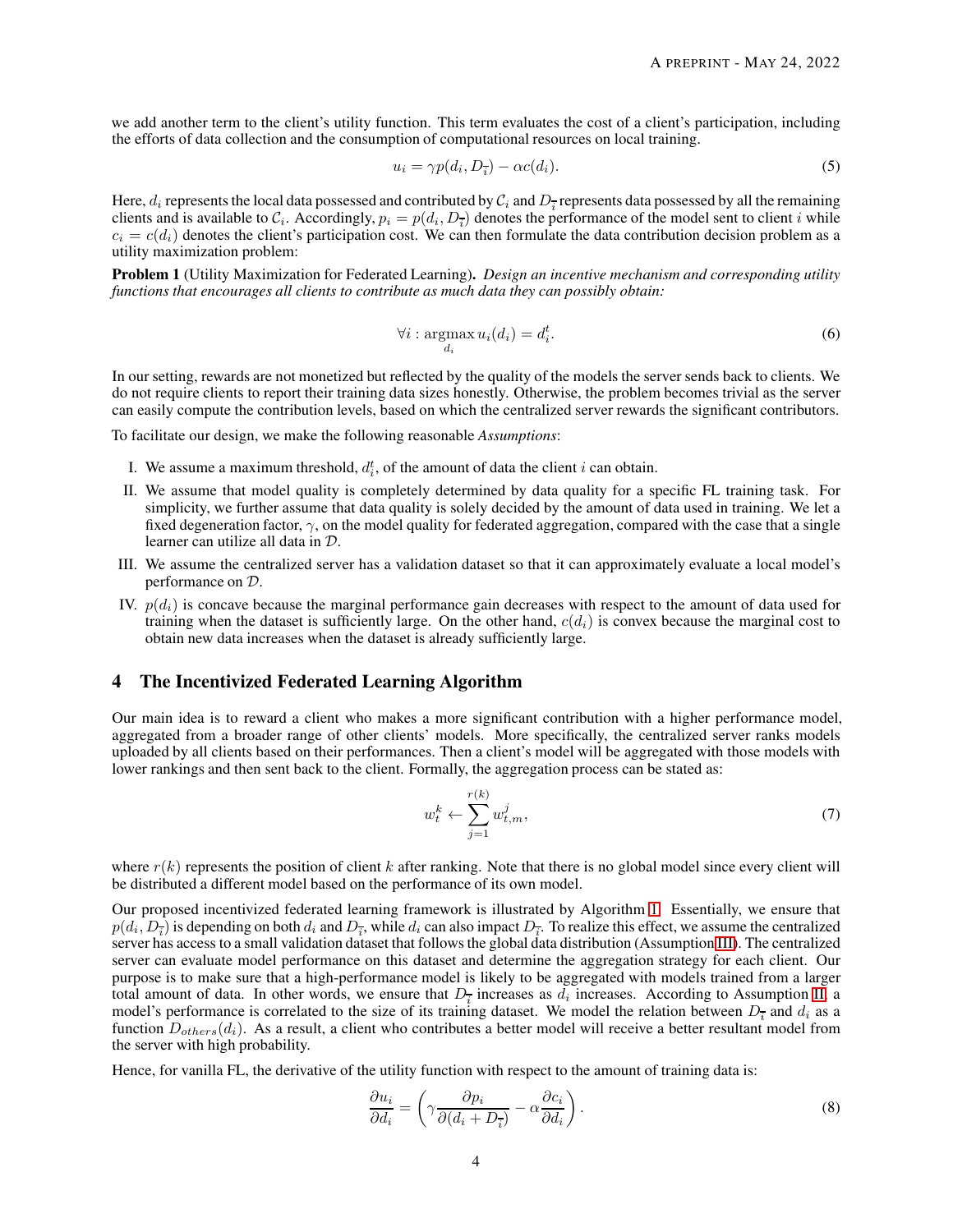Algorithm 1 *The Incentivized Federated Learning Algorithm.* S is the set of all clients; T is the number of rounds; E is the number of local epochs;  $w_0$  is the common initial model;  $\mathcal{D}_k$  is the local dataset of client k;  $\mathcal{D}_v$  is the global validation dataset;  $\eta$  is the learning rate.

<span id="page-4-0"></span>1: // *server executes* 2: procedure SeverUpdate 3: for client  $k \in S$  do 4:  $w_0^k \leftarrow w_0$ 5: end for 6: for round  $t \in 1 \cdots T$  do 7:  $Acc \leftarrow \{\}$ 8: **for** each client  $k \in S$  in parallel do 9:  $w_{t,m}^k$  ← ClientUpdate(k,  $w_{t-1}^k$ ) 10: evaluate  $w_{t,m}^k$  on  $\mathcal{D}_v$  and obtain  $Acc^k$ 11:  $Acc \leftarrow Acc \cup \{Acc^k\}$ 12: end for 13:  $Acc \leftarrow sorted(Acc)$ 14:  $r(k) \leftarrow$  the index function of clients according to Acc 15: **for** client  $k \in S$  **do** 16:  $w_t^k \leftarrow$ r $\sum$  $(k)$  $j=1$  $w_{t,m}^j$ 17: end for 18: end for 19: 20: // *client* k *executes* 21: **procedure** ClientUpdate $(k, w^k)$ 22: **for** local epoch  $e \in 1 \cdots E$  **do** 23: **for** batch  $b \in \mathcal{D}_k$  **do**  $24:$  $k = w^k - \eta \nabla \mathcal{L}(w^k, b)$ 25: end for 26: end for 27: return  $w^k$  to server

<span id="page-4-1"></span>It can be seen that  $d_i$  has no impact on  $D_{\overline{i}}$ . However, for our proposed mechanism,  $D_{\overline{i}}$  is depending on  $d_i$ :

$$
\frac{\partial u_i}{\partial d_i} = \left(\gamma \frac{\partial p_i}{\partial (d_i + D_{\overline{i}})} + \gamma \frac{\partial p_i}{\partial (d_i + D_{\overline{i}})} \frac{\partial D_{\overline{i}}}{\partial d_i} - \alpha \frac{\partial c_i}{\partial d_i}\right)
$$
(9)

With the extra term, as long as  $\frac{\partial D_7}{\partial d_i}$  is positive, the optimal value  $d_i^{opt}$  for Equation [8](#page-3-2) will be greater than that of Equation [9.](#page-4-1) Given  $D_{\bar{i}}$  a concave function over  $d_i$ , a sufficiently large  $\frac{\partial D_{\bar{i}}}{\partial d_i}$  guarantees that  $d_i^{opt}$  equals or exceeds the maximum threshold  $d_i^t$ . In this case, every client will attempt to contribute as much data as it can collect to maximize its utility.

Lemma [1](#page-4-2) states that those clients who contribute more data can have their models learn from more data from other clients.

<span id="page-4-2"></span>Lemma 1. *If the server has access to global data distribution and can precisely measure models' performances, our*  $\emph{mechanism ensures } \frac{\partial D_{\overline{i}}}{\partial d_i} \geq 0 \emph{for all } i.$ 

*Proof.* By Assumption [II,](#page-3-1) a model's performance is monotonically increasing as the amount of data used for training grows, so  $\frac{\partial p_i}{\partial d_i} > 0$ . Moreover, our aggregation strategy ensures that a higher performance model will always be aggregated with a larger set of models from other clients. Again, by Assumption [II,](#page-3-1) those models represent a larger amount of training data, which implies  $\frac{\partial D_{\overline{i}}}{\partial p_i} \ge 0$ . Hence,  $\frac{\partial D_{\overline{i}}}{\partial d_i} = \frac{\partial D_{\overline{i}}}{\partial p_i} \cdot \frac{\partial p_i}{\partial d_i} > 0$ .

 $\Box$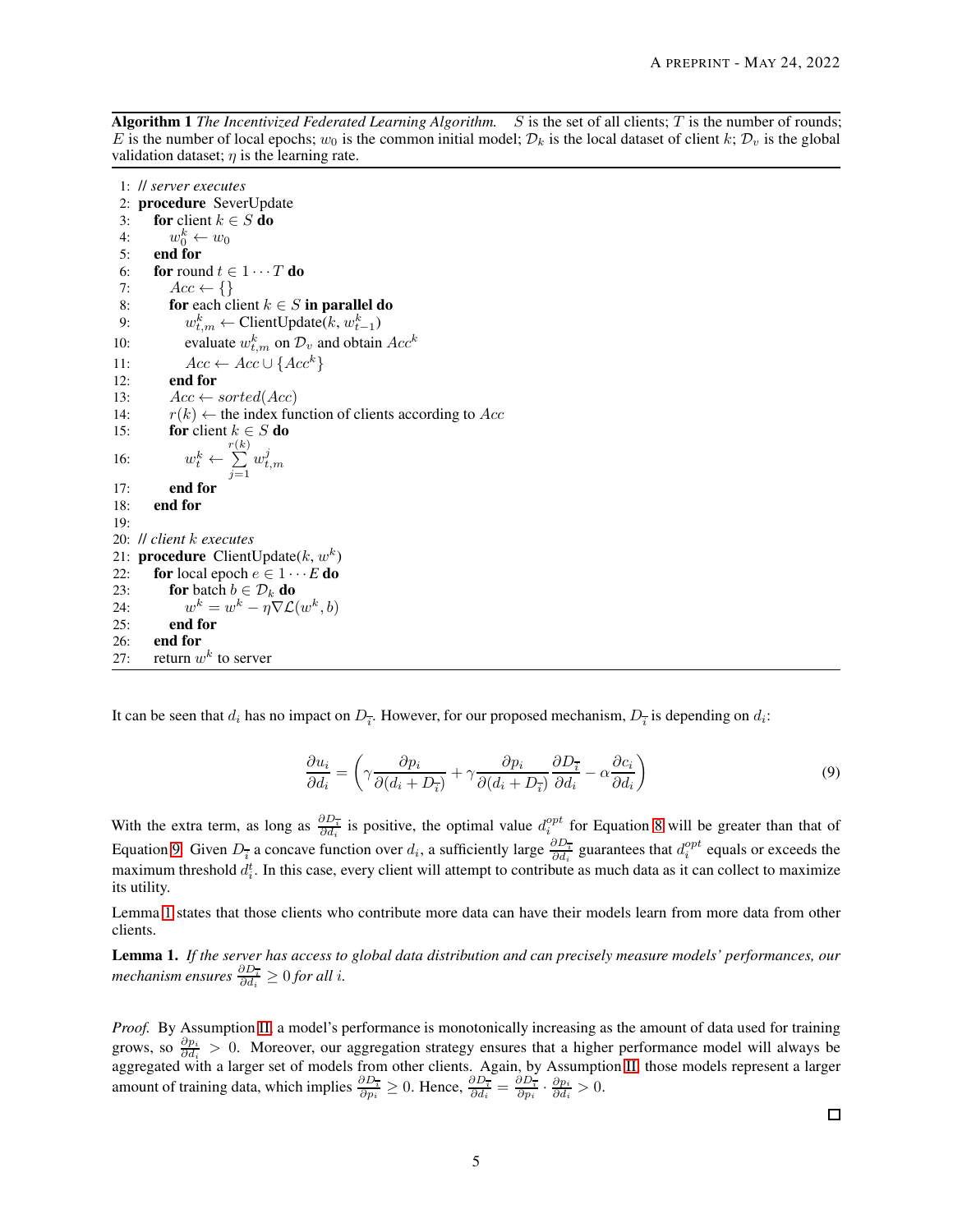With the Lemma [1,](#page-4-2) we can derive Theorem [2.](#page-5-0) Intuitively, it states that our incentive mechanism satisfies the baseline incentive requirement that it encourages clients to contribute more data compared with the vanilla federated learning.

<span id="page-5-0"></span>**Theorem 2.** Let  $d_i^{opt}$  and  $d_i^{opt*}$  denote the optimal values of  $d_i$  that maximizes utility under the proposed incentive mechanism and the vanilla federated learning, respectively. The proposed mechanism always guarantees that  $d_i^{opt}$   $\geq$  $d_i^{opt*}$ .

*Proof.* Consider the utility functions given by Equation [9](#page-4-1) and Equation [8.](#page-3-2) For clarity, let  $f(d_i) = \gamma \frac{\partial p_i}{\partial (d_i + D_{\overline{i}})} - \alpha \frac{\partial c_i}{\partial d_i}$ and  $g(d_i) = \gamma \frac{\partial p_i}{\partial (d_i + D_{\overline{i}})} \frac{\partial D_{\overline{i}}}{\partial d_i}$ . Thus, the utility function for the proposed incentive mechanism is  $f(d_i) + g(d_i)$  and that for vanilla federated learning is  $f(d_i)$ . Note that based on Assumption [IV,](#page-3-3) both  $\gamma \frac{\partial p_i}{\partial (d_i + D_{\overline{i}})}$  and  $-\alpha \frac{\partial c_i}{\partial d_i}$  monotonically decreases for  $d_i \in [0, \mathcal{D}_i]$ , and so is  $f(d_i)$ . Additionally,  $g(d_i) > 0$  always holds, because our incentive mechanism guarantees that  $\frac{\partial D_{\bar{i}}}{\partial d_i} \ge 0$ , while Assumption [II](#page-3-1) implies that  $\frac{\partial p_i}{\partial (d_i + D_{\bar{i}})} > 0$ . We prove by 2 cases:

**Case 1**  $(f(d_i)|_{d_i = D_i} > 0)$ .

This condition implies that  $f(d_i) > 0$  throughout the range  $d_i \in [0, \mathcal{D}_i]$ . Hence, a client should devote the whole dataset to maximize its utility in both schemes, *i.e.*,  $d_i^{opt} = d_i^{opt*} = \mathcal{D}_i$ . So  $d_i^{opt} \ge d_i^{opt*}$  holds in this case.

Case 2 
$$
(f(d_i)|_{d_i = \mathcal{D}_i} \leq 0).
$$

If  $f(d_i)|_{d_i=0} \leq 0$ ,  $f(d_i)$  is negative throughout the range. Therefore the optimal value for vanilla federated learning  $d_i^{opt*} = 0$ . It immediately follows that  $d_i^{opt} \geq d_i^{opt*}$ .

Otherwise,  $f(d_i)|_{d_i=0} > 0$ . We further decompose the scenario into 2 cases. When  $(f(d_i) + g(d_i))|_{d_i=\mathcal{D}_i} \geq 0$ ,  $d_i^{opt} = \mathcal{D}_i$ , and therefore  $d_i^{opt} \geq d_i^{opt*}$ . When  $(f(d_i) + g(d_i))|_{d_i = \mathcal{D}_i} < 0$ , there must exists a  $d_i^{opt*}$ , such that  $f(d_i^{opt*}) = 0$ . There must also exist a  $d_i^{opt}$ , such that  $f(d_i^{opt}) + g(d_i^{opt}) = 0$ . Because  $g(d_i) > 0$  always holds,  $f(d_i^{opt}) < 0$ . Additionally,  $f(d_i)$  is monotonically decreasing, and this indicates that  $d_i^{opt} \geq d_i^{opt*}$ .

Hence, we conclude that  $d'_{opt} \geq d_{opt}$ .

 $\Box$ 

The guarantee provided by Theorem [2](#page-5-0) may not be sufficiently strong for some use cases. We would like to ensure that all clients contribute data to their maximal capabilities. We present a stronger result in Theorem [3.](#page-5-1) It states that when the magnitude of the term  $\frac{\partial D_i^-}{\partial d_i}$  is large enough to dominate the utility function, the client will devote all its data. We would like to point out that the term is also depending on the data distributions among all clients along with our incentive mechanism.

<span id="page-5-2"></span><span id="page-5-1"></span>**Theorem 3.** If  $D_{\bar{i}}$  is a concave function over  $d_i$ , and  $\frac{\partial D_{\bar{i}}}{\partial d_i}$  is sufficiently large, for example, it satisfies Equation [10,](#page-5-2) all *clients will contribute the maximum amount of data they possess to maximize their utilities.*

$$
\frac{\partial D_{\overline{i}}}{\partial d_i}\Big|_{d_i=\mathcal{D}_i} > \frac{\frac{\alpha}{\gamma} \cdot \frac{\partial c_i}{\partial d_i}\Big|_{d_i=\mathcal{D}_i} - \frac{\partial p_i}{\partial (d_i + D_{\overline{i}})}\Big|_{d_i=\mathcal{D}_i}}{\frac{\partial p_i}{\partial (d_i + D_{\overline{i}})}\Big|_{d_i=\mathcal{D}_i}}.\tag{10}
$$

*Proof.* Let  $u(d_i)$  and  $u^*(d_i)$  denote the utility functions under the proposed incentive mechanism and the vanilla federated learning, respectively.

Due to Assumption [IV,](#page-3-3) we have

$$
\frac{\partial^2 u_i^*}{\partial^2 d_i} = \left(\frac{\partial^2 p_i}{\partial^2 (d_i + D_{\overline{i}})} - \alpha \frac{\partial^2 c_i}{\partial^2 d_i}\right) \le 0. \tag{11}
$$

Thus  $u^*(d_i)$  is a concave function within the range. Moreover, given Assumption [II,](#page-3-1) if  $D_{\overline{i}}$  is a concave function over  $d_i$ , we have

$$
\frac{\partial^2 u_i}{\partial^2 d_i} = \left(\gamma \frac{\partial^2 p_i}{\partial^2 (d_i + D_{\overline{i}})} \left(\frac{\partial D_{\overline{i}}}{\partial d_i} + 1\right)^2 + \gamma \frac{\partial p_i}{\partial (d_i + D_{\overline{i}})} \frac{\partial^2 D_{\overline{i}}}{\partial^2 d_i} - \alpha \frac{\partial^2 c_i}{\partial^2 d_i}\right) \le 0.
$$
\n(12)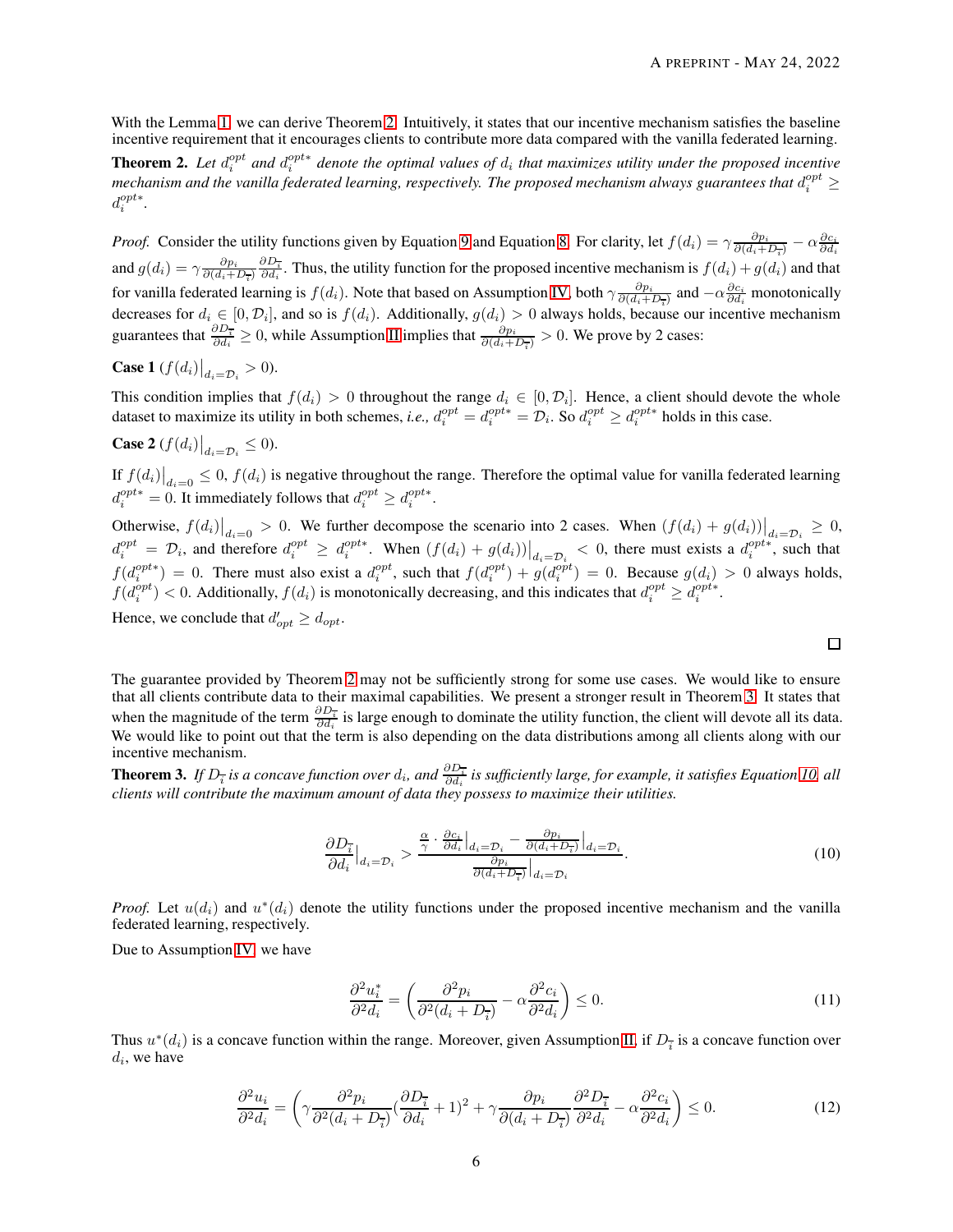When Equation [10,](#page-5-2) we can immediately derive that  $\frac{\partial u_i}{\partial d_i}\Big|_{d_i=\mathcal{D}_i} > 0$ . It follows that both  $u(d_i)$  and  $u^*(d_i)$  monotonically increase as  $d_i$  increases. Thus, all clients are willing to contribute as much data as possible.

 $\Box$ 

The proof of Theorem [3](#page-5-1) requires  $D_{\bar{i}}$  to be a concave function over  $d_i$ . Note that this is a sufficient condition, but may not be a necessary condition in practice. Additionally, we observe that this is usually the case in reality, particularly when the amounts of data possessed by clients is sub-exponential, *i.e.,* a small number of clients hold a larger amount of data when the majority of the clients hold fewer data. Even without the concavity assumption, the following statement is still valid.

### Corollary 3.1. *It is a Nash Equilibrium state that all clients contribute the maximum amount of data they possess in federated learning.*

Under the proposed incentive mechanism, no clients will change their strategy when they have already devoted all their data in federated learning.

### Discussions.

*i*) The proposed approach trades off the model performance for the incentive to contribute data. Only the client who possesses the largest amount of data can obtain a model that has a similar performance as in vanilla federated learning. Therefore, if model performance is a major concern, the vanilla federated learning could be more desirable.

*ii)* We made a strong assumption in Assumption [II](#page-3-1) that the training data has even quality. It can be interesting to study how data quality can affect the incentive mechanism.

*iii)* The proof Theorem [3](#page-5-1) requires that the magnitude of  $\frac{\partial D_{\overline{i}}}{\partial d_i}$  is sufficiently large, and the concavity of  $D_{\overline{i}}$ . However, both of them rely on the data distribution among the clients, albeit they are reasonable for general federated learning applications. Furthermore, we note that although these two conditions are required for the soundness of the proof, they are not always necessary for our incentive mechanism. We plan to experimentally study when these two conditions can be violated and how the proposed mechanism works in those situations.

# 5 Conclusion

In this paper, we present an incentive mechanism for federated learning, such that all clients are willing to contribute their data. We replace monetary rewards with rewards in model performance. We proved that all clients are always more willing to contribute data under the proposed mechanism. Moreover, the proposed mechanism ensures that all clients will devote their maximum amount of data under certain conditions. Future works include assessing its effectiveness in practice and designing dedicated mechanisms for more general and diverse scenarios.

## References

- <span id="page-6-1"></span><span id="page-6-0"></span>[1] Yunus Sarikaya and Ozgur Ercetin. Motivating workers in federated learning: A stackelberg game perspective, 2019.
- [2] Yufeng Zhan, Peng Li, Zhihao Qu, Deze Zeng, and Song Guo. A learning-based incentive mechanism for federated learning. *IEEE Internet of Things Journal*, 7(7):6360–6368, 2020.
- <span id="page-6-2"></span>[3] Shaohan Feng, Dusit Niyato, Ping Wang, Dong In Kim, and Ying-Chang Liang. Joint service pricing and cooperative relay communication for federated learning, 2018.
- <span id="page-6-3"></span>[4] Rongfei Zeng, Shixun Zhang, Jiaqi Wang, and Xiaowen Chu. Fmore: An incentive scheme of multi-dimensional auction for federated learning in mec. *2020 IEEE 40th International Conference on Distributed Computing Systems (ICDCS)*, Nov 2020.
- <span id="page-6-4"></span>[5] Yutao Jiao, Ping Wang, Dusit Niyato, Bin Lin, and Dong In Kim. Toward an automated auction framework for wireless federated learning services market, 2020.
- <span id="page-6-5"></span>[6] Tra Huong Thi Le, Nguyen H. Tran, Yan Kyaw Tun, Zhu Han, and Choong Seon Hong. Auction based incentive design for efficient federated learning in cellular wireless networks. In *2020 IEEE Wireless Communications and Networking Conference (WCNC)*, pages 1–6, 2020.
- <span id="page-6-6"></span>[7] Jiawen Kang, Zehui Xiong, Dusit Niyato, Han Yu, Ying-Chang Liang, and Dong In Kim. Incentive design for efficient federated learning in mobile networks: A contract theory approach, 2019.
- <span id="page-6-7"></span>[8] Ningning Ding, Zhixuan Fang, and Jianwei Huang. Incentive mechanism design for federated learning with multi-dimensional private information. In *2020 18th International Symposium on Modeling and Optimization in Mobile, Ad Hoc, and Wireless Networks (WiOPT)*, pages 1–8, 2020.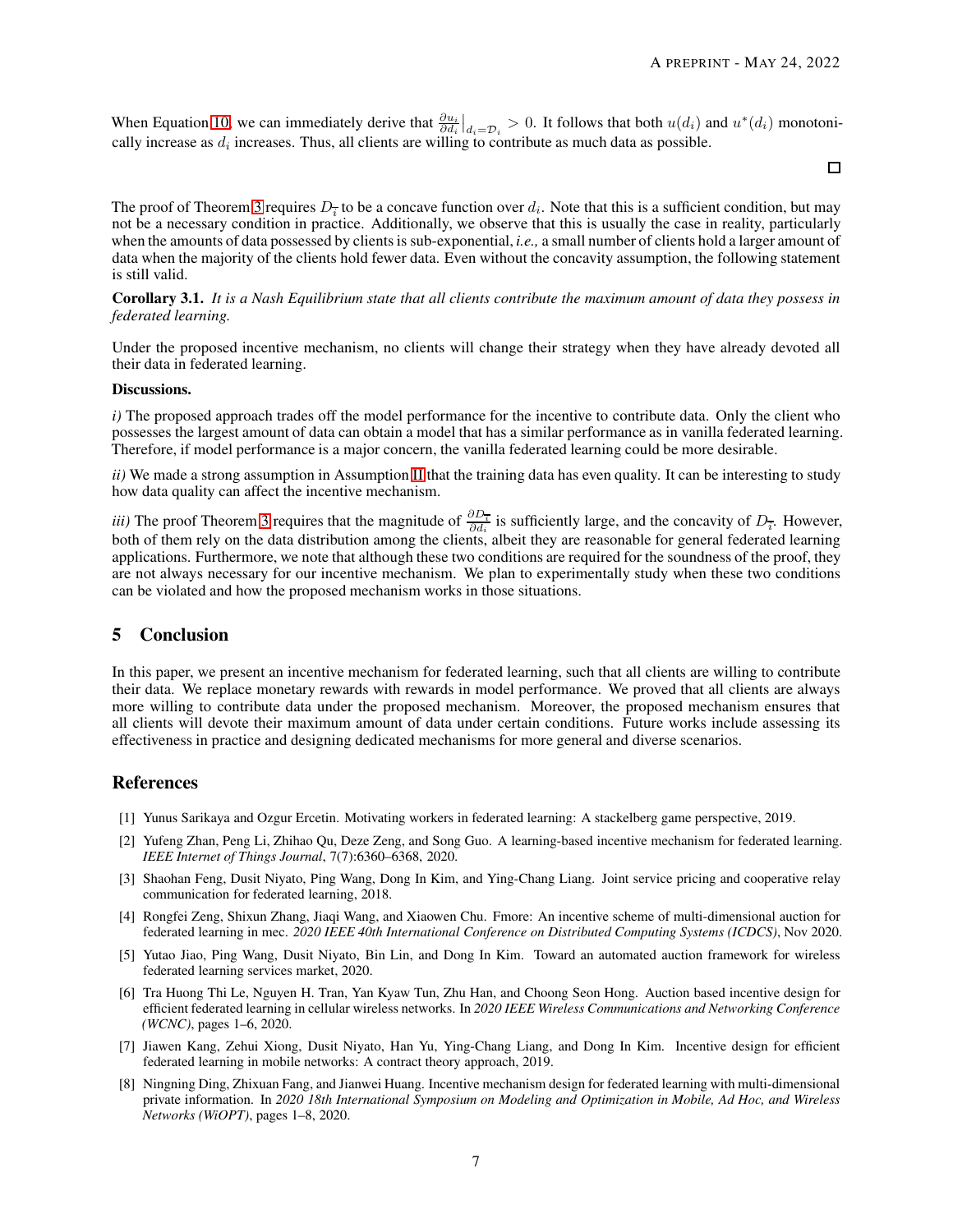- <span id="page-7-0"></span>[9] Guan Wang, Charlie Xiaoqian Dang, and Ziye Zhou. Measure contribution of participants in federated learning. In *2019 IEEE International Conference on Big Data (Big Data)*, pages 2597–2604, 2019.
- <span id="page-7-1"></span>[10] Tianshu Song, Yongxin Tong, and Shuyue Wei. Profit allocation for federated learning. In *2019 IEEE International Conference on Big Data (Big Data)*, pages 2577–2586, 2019.
- <span id="page-7-2"></span>[11] Yuan Liu, Shuai Sun, Zhengpeng Ai, Shuangfeng Zhang, Zelei Liu, and Han Yu. Fedcoin: A peer-to-peer payment system for federated learning, 2020.
- <span id="page-7-3"></span>[12] Hao Wang, Zakhary Kaplan, Di Niu, and Baochun Li. Optimizing federated learning on non-iid data with reinforcement learning. In *IEEE INFOCOM 2020 - IEEE Conference on Computer Communications*, pages 1698–1707, 2020.
- <span id="page-7-5"></span><span id="page-7-4"></span>[13] Tian Li, Maziar Sanjabi, Ahmad Beirami, and Virginia Smith. Fair resource allocation in federated learning, 2020.
- <span id="page-7-6"></span>[14] Mehryar Mohri, Gary Sivek, and Ananda Theertha Suresh. Agnostic federated learning, 2019.
- <span id="page-7-7"></span>[15] Wei Huang, Tianrui Li, Dexian Wang, Shengdong Du, and Junbo Zhang. Fairness and accuracy in federated learning, 2020.
- <span id="page-7-8"></span>[16] Ligeng Zhu, Zhijian Liu, and Song Han. Deep leakage from gradients, 2019.
- <span id="page-7-9"></span>[17] Bo Zhao, Konda Reddy Mopuri, and Hakan Bilen. idlg: Improved deep leakage from gradients, 2020.
- [18] Yutao Huang, Lingyang Chu, Zirui Zhou, Lanjun Wang, Jiangchuan Liu, Jian Pei, and Yong Zhang. Personalized cross-silo federated learning on non-iid data, 2020.
- <span id="page-7-10"></span>[19] Michael Zhang, Karan Sapra, Sanja Fidler, Serena Yeung, and Jose M. Alvarez. Personalized federated learning with first order model optimization, 2020.
- <span id="page-7-11"></span>[20] Brendan McMahan, Eider Moore, Daniel Ramage, Seth Hampson, and Blaise Aguera y Arcas. Communication-efficient learning of deep networks from decentralized data. In *Artificial intelligence and statistics*, pages 1273–1282. PMLR, 2017.

# Appendix A Symbol Table

| <b>Notation</b>                                      | <b>Description</b>                                                       |
|------------------------------------------------------|--------------------------------------------------------------------------|
| FL                                                   | federated learning                                                       |
| $\overline{C}$                                       | the set of all clients participate in FL                                 |
| $\mathcal{C}_k$                                      | k-th client in $\mathcal C$                                              |
| $\mathcal{D}_k$                                      | the dataset possessed by $\mathcal{C}_k$                                 |
| $\mathcal{D}$                                        | the full dataset                                                         |
| $\mathop{\mathcal L}_{t}(w, {\cal D})$               | loss of model w on dataset $D$                                           |
|                                                      | t-th round of FL, $t \in 1 \cdots T$                                     |
| $\mathcal{C}_t$                                      | the set of all clients who participate in or selected for round $t$      |
|                                                      | the total number of samples belonging to the clients in $\mathcal{C}_t$  |
| $N(\mathcal{C}_t) \newline w_{t,i}^k \newline w_t^k$ | local model of $\mathcal{C}_k$ in round t and training epoch i           |
|                                                      | server aggregated model for $\mathcal{C}_k$ in round t                   |
| $u(\cdot), u_i$                                      | utility function of $C_i$                                                |
| $d_i$                                                | the portion of data possessed and contributed by $C_i$                   |
|                                                      | the value of $d_i$ which maximizes a corresponding utility function      |
|                                                      | the portion of data possessed by other clients and is available to $C_i$ |
| $d^{opt}_i \over D_{\overline{i}} \over D^{total}_i$ | data possessed by all clients and is available to $C_i$                  |
| $p(\cdot), p_i$                                      | model performance function of $C_i$                                      |
| $c(\cdot), c_i$                                      | participation cost function of $C_i$                                     |
| $r(\cdot)$                                           | model performance index function                                         |
| $\mathcal{D}_v$                                      | the global validation dataset held by the central server                 |

#### <span id="page-7-12"></span>Table 1: Table of Notation